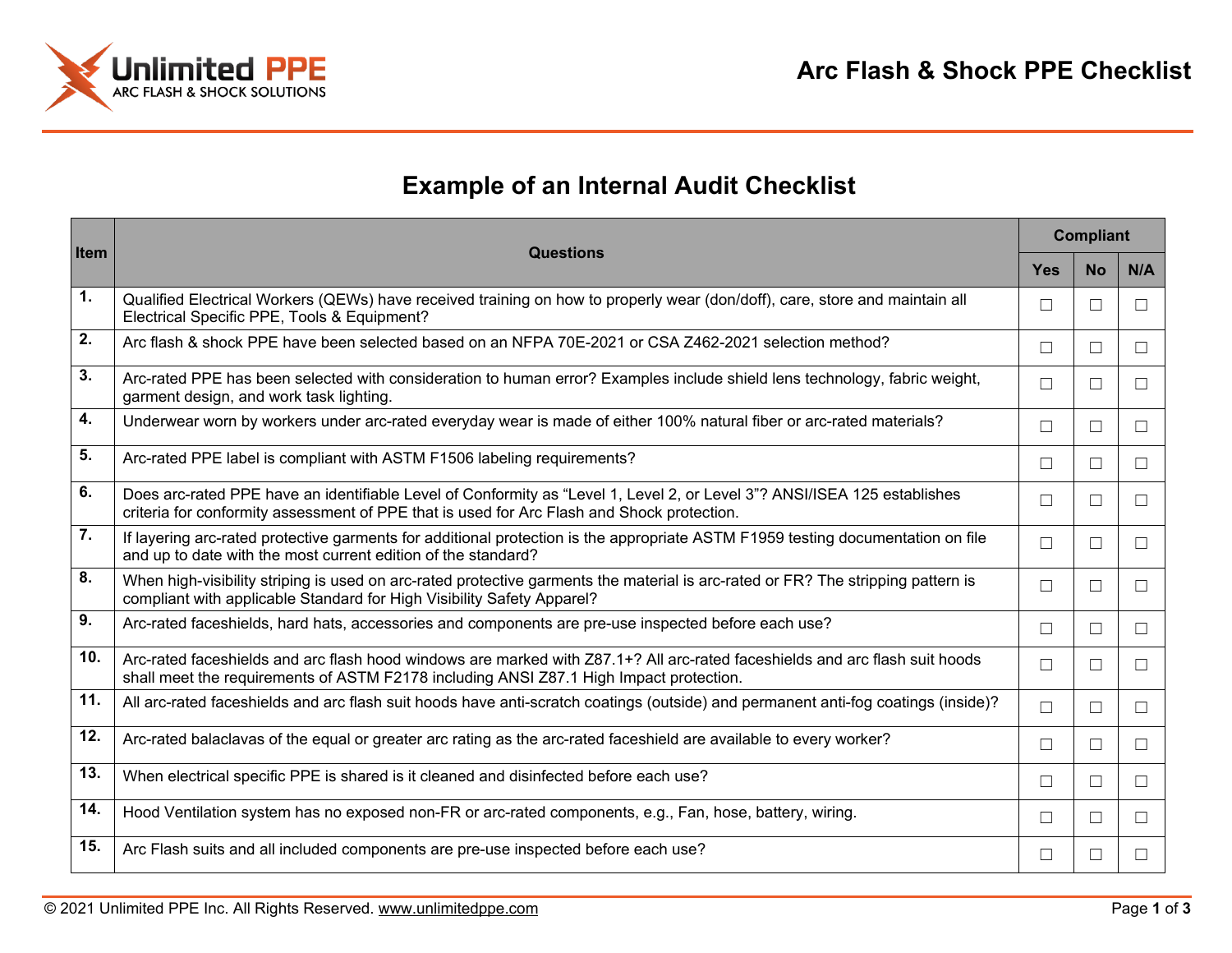

| Item | <b>Questions</b>                                                                                                                                                                                                                  | <b>Compliant</b> |           |        |
|------|-----------------------------------------------------------------------------------------------------------------------------------------------------------------------------------------------------------------------------------|------------------|-----------|--------|
|      |                                                                                                                                                                                                                                   | <b>Yes</b>       | <b>No</b> | N/A    |
| 16.  | All applicable testing documentation for arc-rated PPE is on file and current to the most recent edition of the standards? i.e.,<br>ASTM F1959, ASTM F2178, ASTM F1506, etc.                                                      | □                | ⊔         | ш      |
| 17.  | Hard hats worn with arc-rated faceshields or arc flash suit hoods are Class E, non-conductive to 20kV? Hard hat suspension<br>consists of a ratchet style configuration?                                                          | □                | ш         | ш      |
| 18.  | Arc flash PPE within recommended 5 year service life? Date stamps on arc-rated faceshields, suit hood visors and hard hats are<br>less than 5 years old?                                                                          | $\Box$           | $\Box$    | $\Box$ |
| 19.  | If industrial laundering, laundering at the workplace or home laundering is utilized for arc-rated clothing, have written laundering<br>instructions been provided?                                                               | $\Box$           | $\Box$    | $\Box$ |
| 20.  | Arc-rated or Leather work gloves are used for protection of hands where there is an arc flash risk related to an energized<br>electrical work task and no shock risk?                                                             | □                | $\Box$    | □      |
| 21.  | Rubber insulating gloves with leather protectors rated for the working voltage are used for protection of hands when there is an<br>arc flash risk related to an energized electrical work task and no shock risk?                | □                | $\Box$    | $\Box$ |
| 22.  | QEWs are wearing approved safety footwear, Grade 1, Ohm rated (e.g., should have an Omega symbol tag)?                                                                                                                            | $\Box$           | $\Box$    | $\Box$ |
| 23.  | Approved Safety Glasses or Goggles are available and worn underneath the arc flash suit hood and the arc-rated faceshield?                                                                                                        | $\Box$           | $\Box$    | $\Box$ |
| 24.  | Appropriately rated canal insert ear plugs and/or earmuffs (dual hearing protection) are available and worn underneath the arc<br>flash suit hood and the arc-rated faceshield?                                                   | $\Box$           | $\Box$    | $\Box$ |
| 25.  | If a fall arrest harness is required, is it ASTM F887 approved?                                                                                                                                                                   |                  |           |        |
| 26.  | Electrical Specific PPE, Tools & Equipment are properly stored e.g., individual bags, cases, lockers used etc.?                                                                                                                   | $\Box$           | $\Box$    | $\Box$ |
| 27.  | Rubber insulating gloves are available, stored properly, not damaged, clean, tested current (e.g., within last 6 months) and<br>adequately rated for the work task voltages?                                                      | $\Box$           | $\Box$    | $\Box$ |
| 28.  | Rubber insulating gloves and leather protectors are pre-use inspected by QEWs, both visual and air test?                                                                                                                          | $\Box$           | $\Box$    | $\Box$ |
| 29.  | Temporary Protective Grounding cables onsite and if yes, are they rated for maximum fault current, at the assumed clearing<br>time? Have they been testing in the last 36 months?                                                 | $\Box$           | $\Box$    | $\Box$ |
| 30.  | Temporary Protective Grounding cables are pre-use inspected before each use?                                                                                                                                                      | □                | $\Box$    | □      |
| 31.  | Insulated hand tools for use on equipment rated for 1000 V (e.g., double triangle with 1000V beside the triangles), and stored<br>properly in wrap or protective case? Not stored in the same toolbox or pouch with normal tools? | □                | □         | $\Box$ |